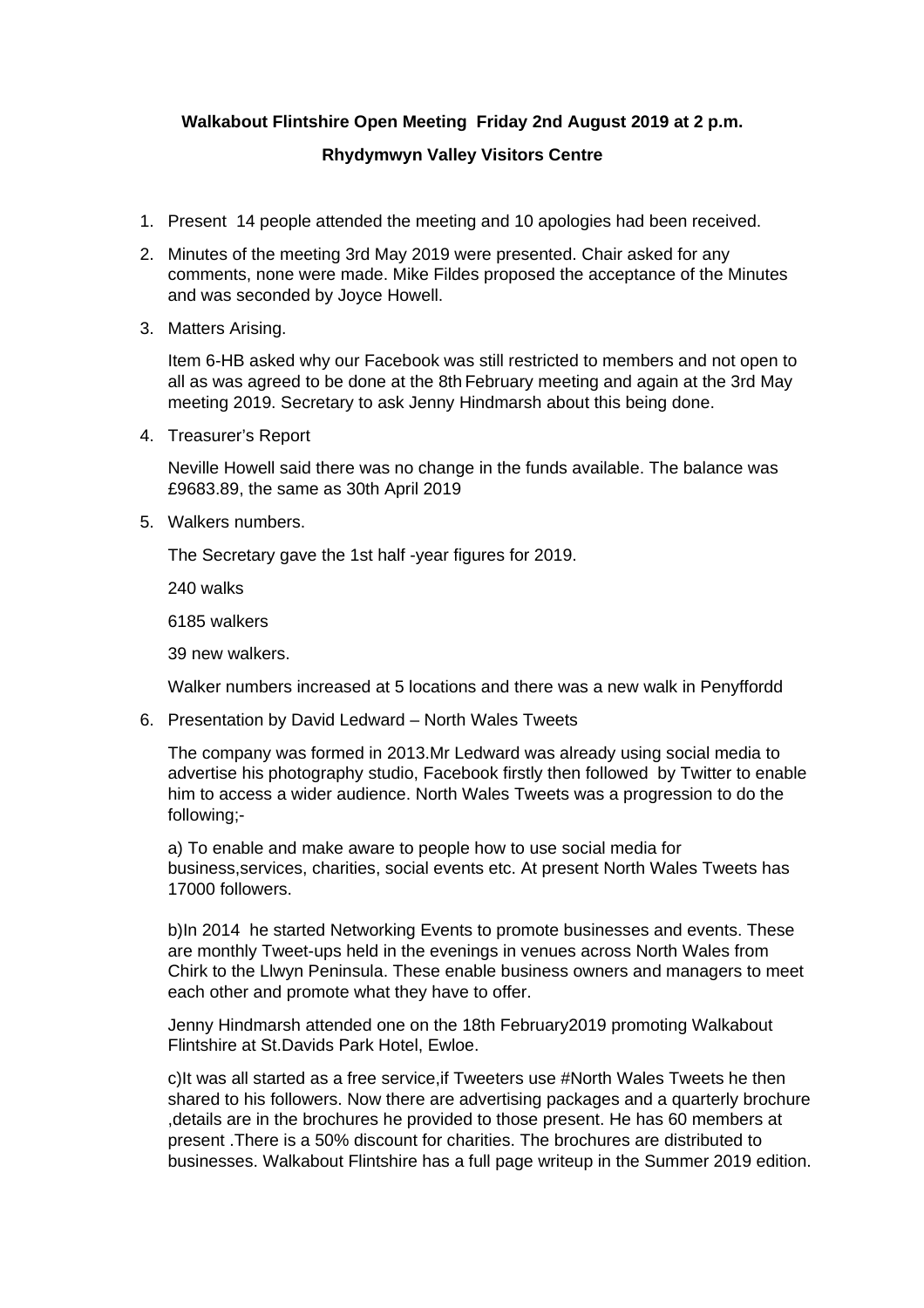Mr Ledward stated that Social Media is the key to reaching a wide audience. Registering for Twitter is the same as for Facebook. Security is a problem if a profile is secured there is no dialogue available to a wider group. Tweets cannot be deleted.

June Brady thanked him for his presentation on behalf of those present and felt that we had all been enlightened!

7. WAF Admin – roles

The formation of the Admin team was deemed necessary as the workload was too much for the new secretary to cope with. June Brady explained the roles of the Admin team :-

Jenny Hindmarsh - Social Media

Peter Kime - Walk Programme

Mike Fildes - Web site

Eleanor Woodward - Minutes secretary

June Brady - Secretary

HB did not agree with the Admin team.

She said that Peter Kime was still too involved and there was an overlapping of roles.

Neville Howell and Elizabeth Bolton queried whether all Admin team members should be Trustees. The Admin team is a sub-committee. Chair stated that the Admin team can be non-trustees as the Constitution allows Trustees to co-opt others onto committees.

It was agreed that the Admin team have to gain approval from Trustees on any proposals that they put forward. It was decided that as Treasurer Neville Howell should join the Admin team

## 8. WAF Ambassador to Betsi Cadwalader Health Board

The Welsh Government had given funds to BCHB from the Healthy and Active fund to support the "5 ways to Well Being" initiative. On behalf of WAF Neville Howell will make inquiries and report back to the next Trustee meeting.

Chair said that Social Prescribing should be for both sick and well people. Encouraging people to get out and walk is a cost effective way to improve health .

9. Marketing & Promotion Ideas

The Admin team had identified that to increase the number of walkers it was necessary to encourage new walk leaders.

These to be from either our current walkers or from new walkers.

June Brady asked those at the meeting what had prompted them to walk and to be walk leaders.

The reasons were varied.